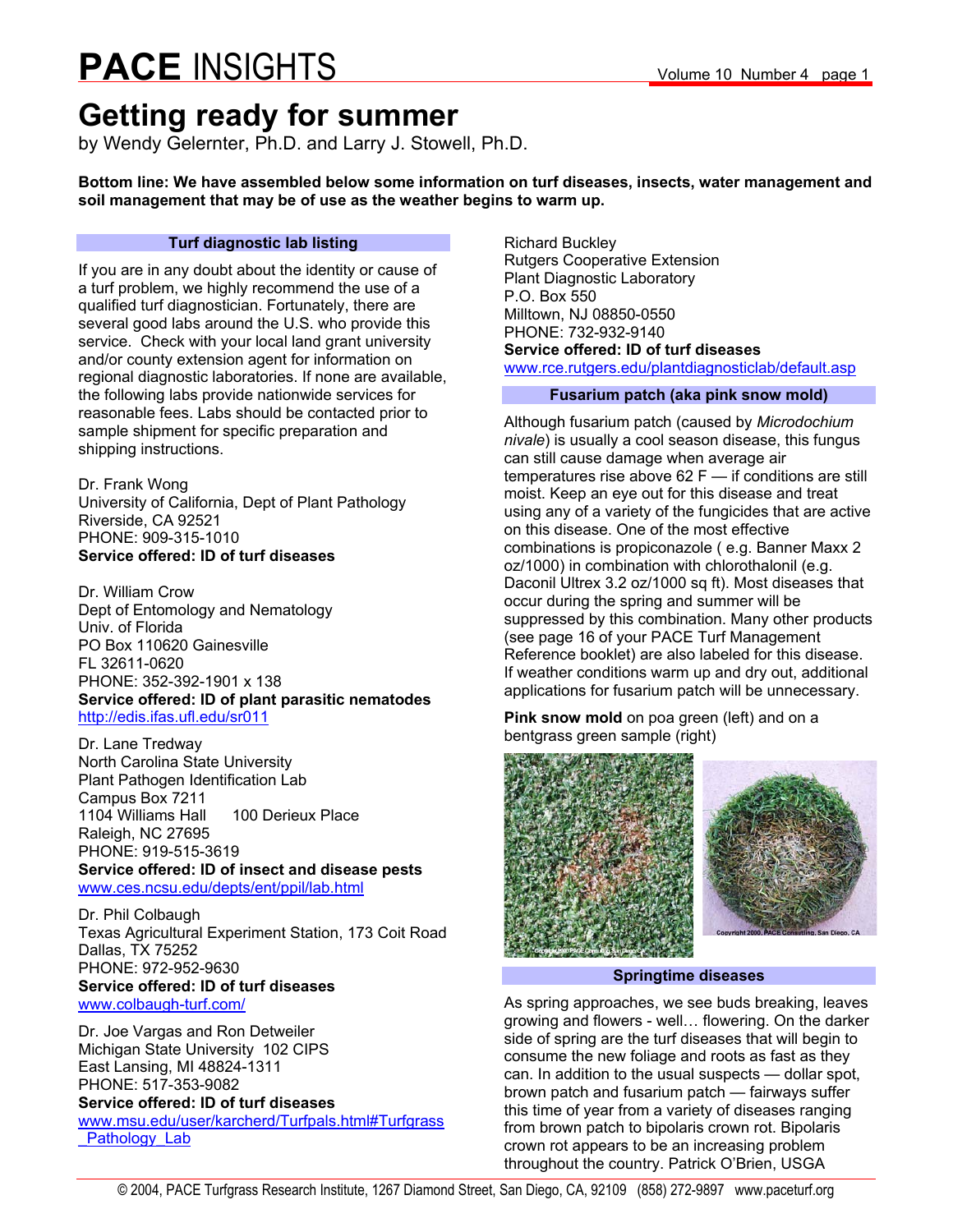Southeastern Regional Agronomist, reports that bipolaris caused serious problems on fairways that were stressed by shade or cool weather. Unfortunately, bipolaris symptoms and brown patch symptoms can be easily confused, and the two pathogens may sometimes even occur together (see photos below). For this reason, it is always a good idea to have a diagnostician look at your samples. On the bright side, both diseases are controlled by many of the same fungicides including iprodione and vinclozolin (see your PACE Reference booklet, page 16, for a full listing of labeled products)

**Brown patch** (Rhizoctonia spp.) on a bermudagrass fairway.



#### **Bipolaris crown rot** plus **Brown patch** on a bermudagrass fairway. Bipolaris spores are pictured on the inset photo.



**Localized dry spot** 

During the springtime, cases of localized dry spot (LDS) become more frequent. Localized dry spot refers to a specialized condition caused by hydrophobic (water-repellent) soils that develop 1 - 6 inches underneath the turf surface.

The dry soils develop due to the production of waxy materials and/or fungal mycelia which coat sand

particles and make them water repellent. The waxy, organic materials (thought to be related to humic and fulvic acids) are believed to come from a variety of sources including breakdown products of turf itself (including thatch, roots and leaves) and of organic amendments. Several different microbes, including fairy ring fungi, are believed to produce these waxy materials as well. In many cases, LDS and fairy ring are intimately connected, and treatment of both problems (usually with fungicides such as ProStar/flutolanil, Heritage/axozystrobin or Insignia/pyraclostrobin) is necessary to clear up the symptoms. However, there are cases of LDS where fairy ring fungi cannot be detected. In those cases, treatment with a wetting agent and the cultural practices below are usually sufficient to clear up the symptoms.

It is likely that all sand greens experience LDS to some extent, especially in their first few years of life. However, there are some factors that encourage more rapid development of LDS on new greens including:

- use of coarse textured sand (0.5 1-mm diameter). This is due to the poor water holding capacity of coarser soils
- thick thatch layers are believed to harbor the microbes that cause LDS
- newer greens (6 18 months old) are most susceptible to LDS
- creeping bentgrass, followed by Tifgreen bermudagrass are the most likely turf varieties to suffer from LDS
- the use of organic amendments during construction, such as peat, appears to encourage the development of LDS
- extended drying periods appear to increase the severity of LDS symptoms

### Managing LDS:

- maintain thatch thickness below 1/2" by regular verticutting, aerification and topdressing
- use wetting agents such as Respond or Primer to alleviate symptoms of LDS
- use fungicides such as Prostar (flutolanil) 70 WP (4.5 oz/1000 sq ft), Heritage (azoxystrobin) (0.4 oz/1000 sq ft) or Insignia (pyraclostrobin) (0.9 oz/1000 sq ft) if fairy ring fungi are causing the LDS symptoms. Addition of a wetting agent to the spray tank will usually improve the control of symptoms. Products should be watered in. Fungicide applications usually begin in the springtime, after early symptoms are first detected. Two or three monthly follow-up applications are usually necessary.
- implement a spring cultivation program (based on core aerification, topdressing and deep tine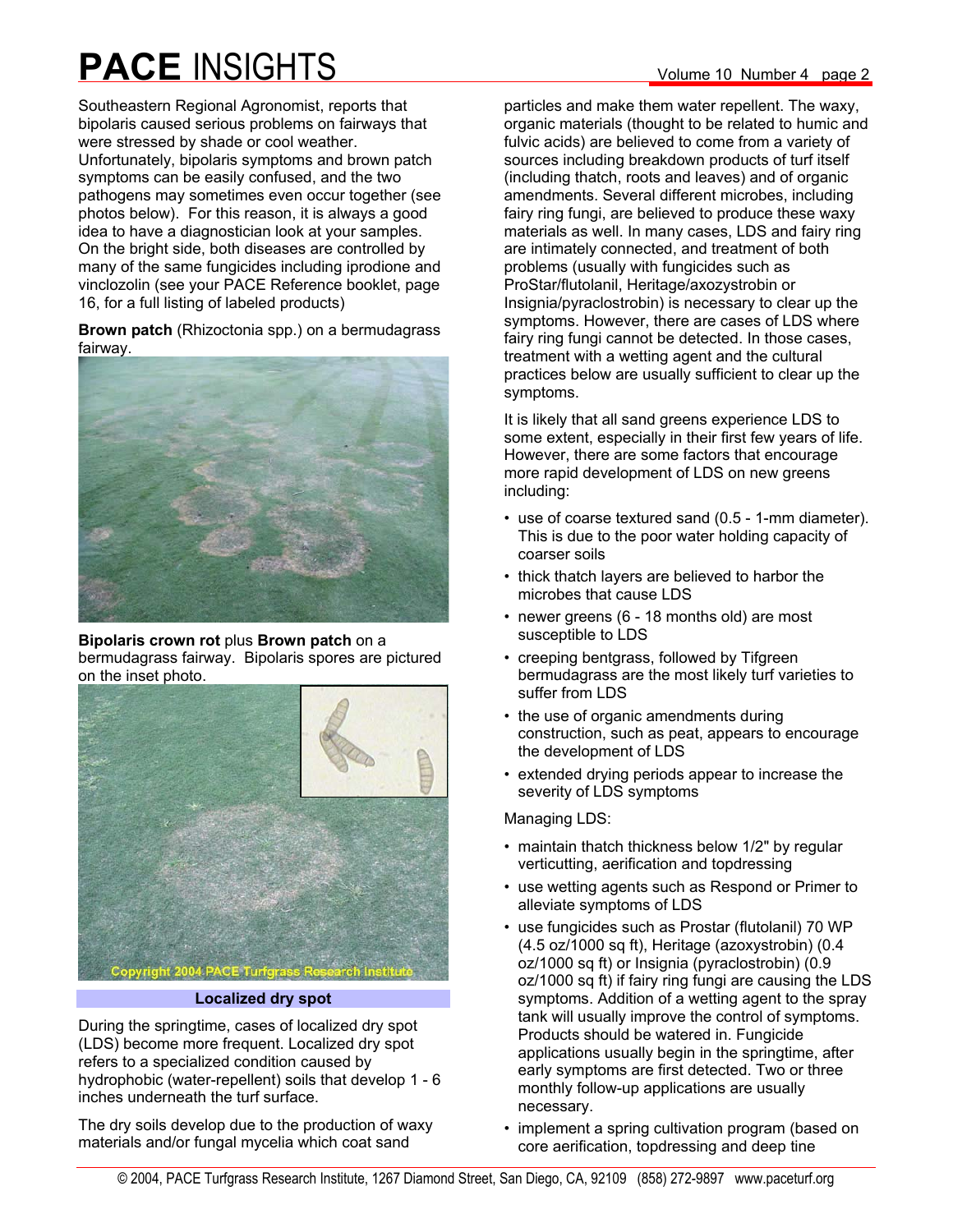aerification) to reduce compaction, break up hydrophobic soil aggregations and improve turf health.

• Re-wet hydrophobic soils via hand watering, or through the use of equipment such as a water fork

This profile of a soil with LDS shows a dry area in the top few inches of soil. The dry area has been colonized by hyphae of fairy ring fungi, which make the soil hydrophobic (water repellent).



#### **Algae Management**

Cyanobacteria (algae) continue to inflict damage to bentgrass, bermudagrass and poa greens. These microorganisms can be controlled using chlorothalonil (e.g. Daconil Weather Stik at 3.6 oz/1000 sq ft applied in 2 gal/1000 sq ft). Refer to page 16 of the PACE Turf Management Reference booklet for other chlorothalonil product trade names. Regular applications will be needed until symptoms subside – normally at least three applications applied on a 14 day schedule. For more information on the cyanobacteria, refer to PACE Insights Volume 6, Number 8.

#### **New USGA recommendations for putting green construction**

The USGA has recently released new construction guidelines for greens construction. The new guidelines relax some of the particle size specifications to allow for a wider range of source materials in greens construction without compromising performance of the final product. Some of the changes include:

- Bridging factors and uniformity factors have been widened for gravels that can be used without the inclusion of an intermediate layer.
- There is less focus on saturated hydraulic conductivity in this specification with the guideline set at a minimum of 6 inches/hr.
- The new specification allows the use of calcined clays, calcined diatomites, and zeolites in place of or in conjunction with peat in root zone mixes as long as all of the particle size and performance guidelines are met. This is a big advantage for high rainfall areas such as the Southeast. Polyacrylamides and reinforcement materials are not recommended.

The full document can is on the USGA's website at: www.usga.org/turf/course\_construction/green\_article s/putting\_green\_guidelines.asp.

#### **A new look at calculating calcium requirements**

Over the past few years, we have been viewing soil sodium levels as increasingly important values to track in soil reports. In the past, the general consensus has been that keeping soil calcium at levels that occupy 68% or more of the exchange sites (BCSR method) would automatically keep sodium low enough so that only 6% or less of the soil exchange sites were occupied by it. However, in some soils, it is difficult to accurately assess how much calcium is present, and as a result, sodium levels can invisibly creep higher and higher, causing more and more damage.

We have recently encountered several situations where calcium **seems to be** higher than 68% of the exchange, but where sodium is also excessive. Upon further investigation, this seems to happen most frequently in soils that contain free lime (calcium carbonate). In these systems, artificially high calcium levels can result if the Melich III acid extraction system is used in the analysis (The Melich III extraction dissolves some of the calcium from the calcium carbonate to result in an artificially high soil calcium level). In other words, if your soils contain free lime, you may be seeing inflated calcium levels in your soil reports — levels that appear to be sufficient for keeping sodium off of the soil exchange sites — but in fact are not.

As an alternative to looking only at calcium levels, we are also beginning to look directly at sodium levels. In most cases, maintaining sodium below 110 ppm (modified SLAN method) will help to avoid sodiumrelated damage to turf and to soil physical structure. To interpret soil sodium levels on your soil report:

1) Determine how much excess sodium is present in your soil by subtracting **110 ppm sodium** from the reading on your soil report.

#### **For example, if your soil contains 150 ppm Na, your soil contains 40 ppm more (150 ppm – 110 ppm) sodium than is desired.**

2) To compute how much excess sodium is present in terms of milliequivalents/100 g soil, divide the excess amount of soil by 23.

#### **40 ppm Na/23 = 1.7 meq excess sodium/100 g soil**

3) Use the milliequivalent value to calculate the amount of calcium (Ca) needed to displace the sodium, so that  $(Ca \text{ meg}/100 g)$  X 20 = Ca ppm  **(1.7 meq Ca/100g) X 20 = 34 ppm Ca needed to displace sodium**

4) To convert to pounds per acre, multiply by 2: **34 ppm Ca X 2 = 68 lbs/acre calcium needed to displace sodium**